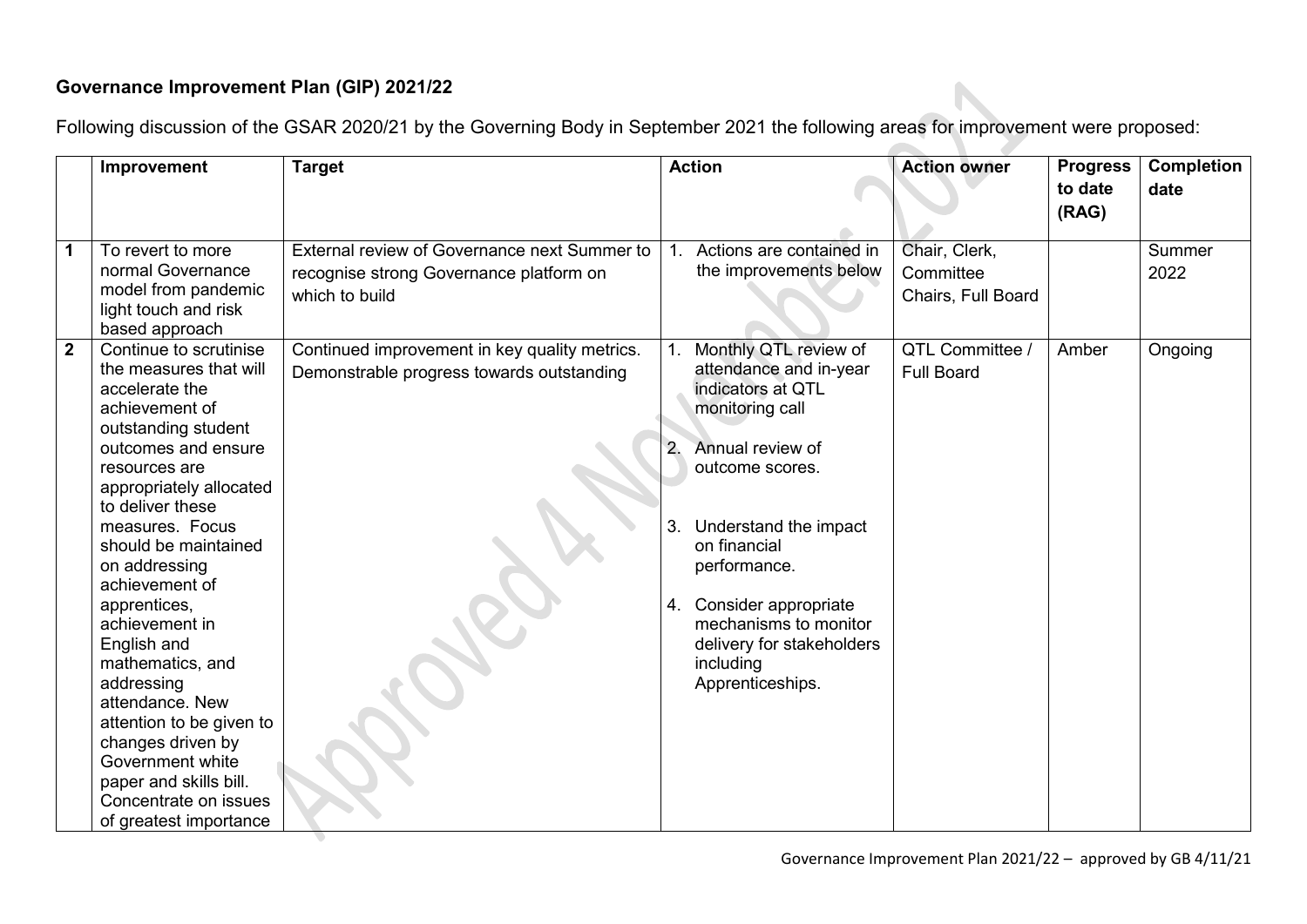| 3 | Enhance connectivity<br>in the sector and local<br>community, gaining a<br>stronger<br>understanding of the<br>long-term needs of<br>local learners,<br>employers, and of the<br>effect of new<br>technologies on the<br>employment market. | The Board to have a better understanding of<br>the communities they serve and to enhance<br>compliance with any new funding regulatory<br>accountability frameworks.                                                           | 1. Improve engagement and<br>understanding of the local<br>community and employers<br>through detailed reporting<br>from the Executive and<br>GB membership.<br>2. Increase Governor<br>visibility with stakeholders<br>3. Consider a new<br>Committee to monitor<br>delivery for stakeholders | <b>S&amp;G Committee</b><br><b>All Governors</b> | Amber |                                |
|---|---------------------------------------------------------------------------------------------------------------------------------------------------------------------------------------------------------------------------------------------|--------------------------------------------------------------------------------------------------------------------------------------------------------------------------------------------------------------------------------|------------------------------------------------------------------------------------------------------------------------------------------------------------------------------------------------------------------------------------------------------------------------------------------------|--------------------------------------------------|-------|--------------------------------|
| 4 | <b>Recruit Governors to</b><br>improve engagement<br>with stakeholders.                                                                                                                                                                     | Ensure Student Voice is present and heard at<br>Committee and Board level.<br>Recruit a member or members from the local<br>business community including by exploring<br>options such as "internships of tomorrow<br>leaders." | S&G to work with Student<br>Support Officer to recruit<br>two Student Governors<br>Support the College in<br>developing links with our<br>community and local<br>businesses<br>Consider creating a sub -<br>committee for local business<br>to monitor College delivery<br>for stakeholders.   | S&G Committee /<br>J White                       | Red   | <b>Jan 2022</b><br>As required |
| 5 | Governing Body and<br>Committee operations<br>to move to normal<br>mode but incorporating<br>Lessons learnt from<br>the past year of virtual<br>meetings.                                                                                   | See 1                                                                                                                                                                                                                          | Re-engage with the<br>college physically<br>particularly through the<br>GIV/Link scheme to<br>ensure Governors have<br>the opportunities to visit<br>the College and meet<br>staff and students and<br>build relationships                                                                     | 1. Chairs<br>2. All Governors                    | Amber | 2021/22                        |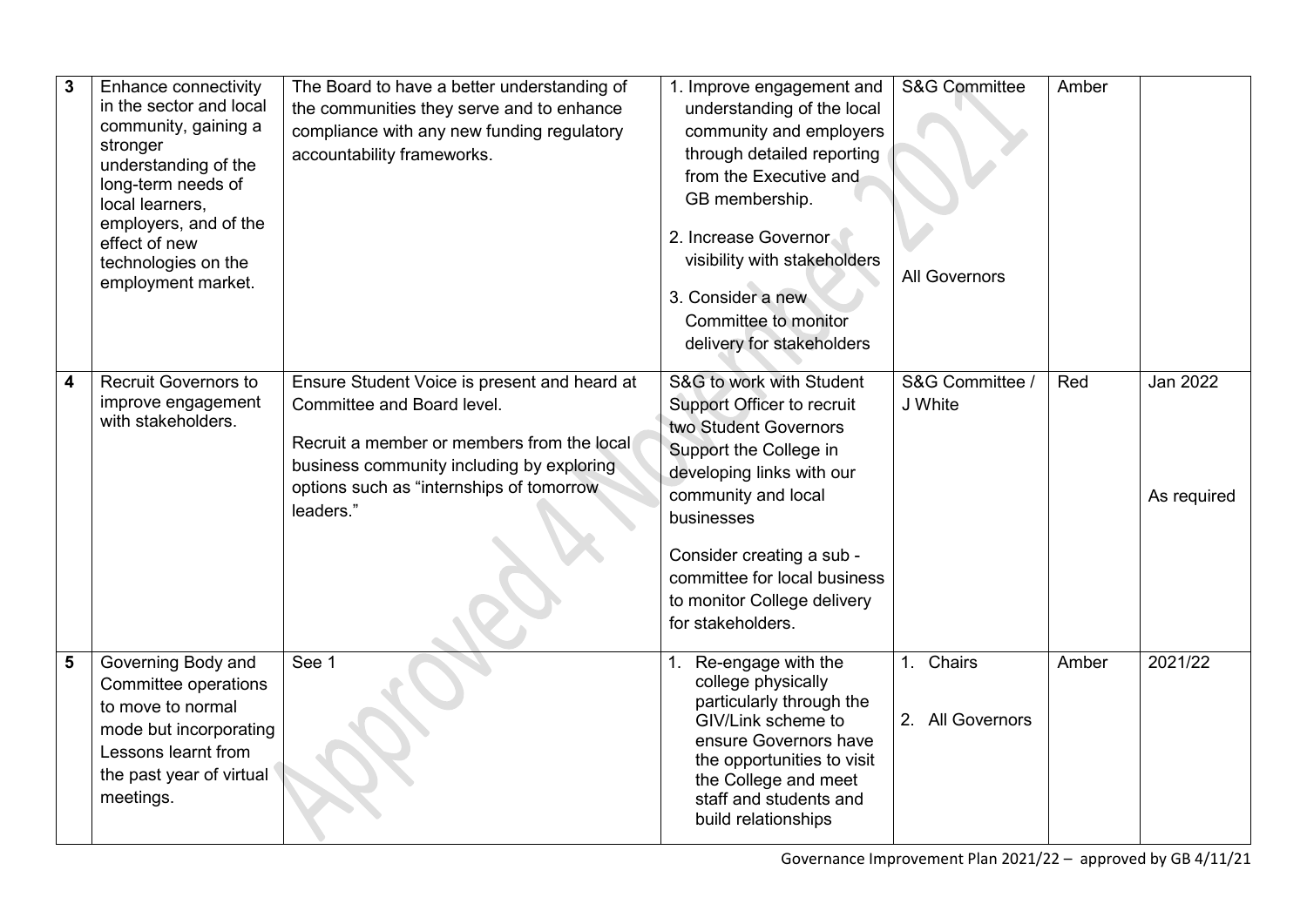|                 | Ensure continue focus                                                                                                                                           |                                                                                                 | <b>Implement Governors</b><br>2.<br>only pre-GB &<br>Committees sessions to<br>establish priorities and<br>focus areas for ensuing<br>discussions<br>Monitor hybrid meeting<br>3.<br>format strategy for<br>optimal engagement and<br>attendance                                                                                                                                 | 3.<br>Chair and<br>Committee<br>chairs<br>All Governors / |         |
|-----------------|-----------------------------------------------------------------------------------------------------------------------------------------------------------------|-------------------------------------------------------------------------------------------------|----------------------------------------------------------------------------------------------------------------------------------------------------------------------------------------------------------------------------------------------------------------------------------------------------------------------------------------------------------------------------------|-----------------------------------------------------------|---------|
| $6\phantom{1}6$ | on Colleges Strategy<br>and operational plans<br>at GB meetings and<br>improve the Board's<br>understanding of how<br>the College is actively<br>managing risk. | Strategic Priorities to remain a focus of<br>agendas.<br>Governors to ask meaningful questions. | Operational plans to flow<br>from the strategy into<br>meeting papers and<br>agendas.<br>In addition to continued<br>scrutiny of Strategic Risk<br>Register at GR&A<br>Committee, Full GB<br>discussion on risks central<br>to Strategy eg to understand<br>the impact of T levels on<br>College performance or<br>competitive strategy re<br>Schools as it affects<br>enrolment | Chairs / GR&A<br>Committee / Exec                         | 2021/22 |
| $\overline{7}$  | <b>Strengthen Governor</b><br>relationships, influence<br>on and value derived<br>from external bodies<br>such as AOC.                                          | To increase influence with external bodies.                                                     | To be developed as<br>progress is made.                                                                                                                                                                                                                                                                                                                                          | <b>All Governors</b>                                      | 2021/22 |